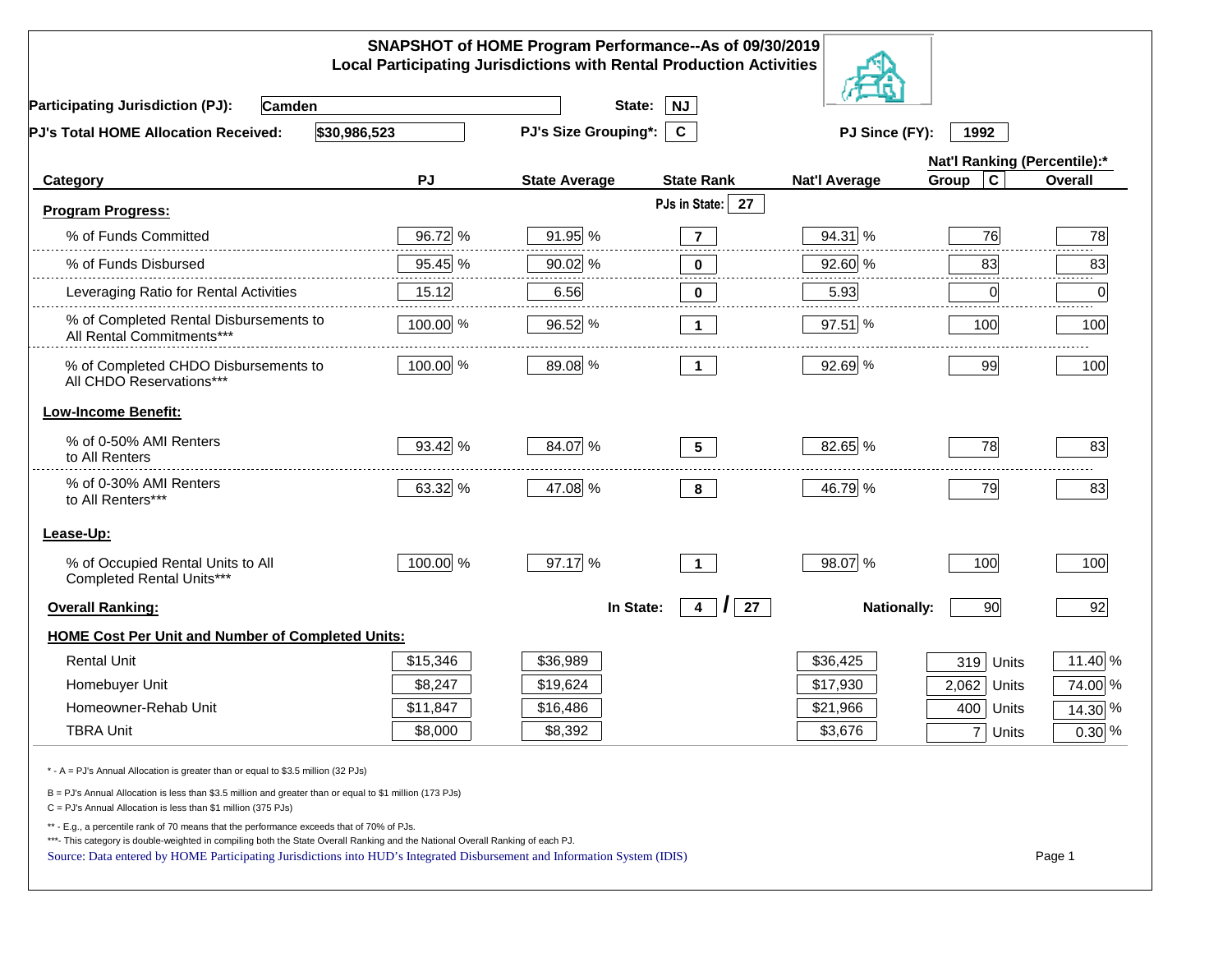|                                                                                                                           |      |               |                                   |             | <b>Program and Beneficiary Characteristics for Completed Units</b> |                                 |      |                      |                                          |                   |
|---------------------------------------------------------------------------------------------------------------------------|------|---------------|-----------------------------------|-------------|--------------------------------------------------------------------|---------------------------------|------|----------------------|------------------------------------------|-------------------|
| <b>Participating Jurisdiction (PJ): Camden</b>                                                                            |      |               |                                   | NJ          |                                                                    |                                 |      |                      |                                          |                   |
| <b>Total Development Costs:</b>                                                                                           |      | <b>Rental</b> | Homebuyer                         |             | <b>Homeowner</b>                                                   | <b>CHDO Operating Expenses:</b> |      | PJ:                  |                                          | $0.2$ %           |
| (average reported cost per unit in<br>PJ:<br><b>HOME-assisted projects)</b>                                               |      | \$208,178     | \$70,224                          |             | \$16,146                                                           | (% of allocation)               |      | <b>National Avg:</b> |                                          | $1.1 \frac{9}{6}$ |
| State:*                                                                                                                   |      | \$161,670     | \$112,543                         |             | \$18,059                                                           |                                 |      |                      |                                          |                   |
| National:**                                                                                                               |      | \$135,225     | \$88,236                          |             | \$26,222                                                           |                                 |      |                      |                                          |                   |
|                                                                                                                           |      |               | <b>Rental Homebuyer Homeowner</b> | <b>TBRA</b> |                                                                    |                                 |      |                      | Rental Homebuyer Homeowner               | <b>TBRA</b>       |
| <b>RACE:</b>                                                                                                              | %    | %             | $\frac{9}{6}$                     | $\%$        | <b>HOUSEHOLD TYPE:</b>                                             |                                 | %    | $\%$                 | ℅                                        | $\frac{9}{6}$     |
| White:                                                                                                                    | 2.8  | 3.0           | 7.0                               | 0.0         | Single/Non-Elderly:                                                |                                 | 9.4  | 24.9                 | 15.0                                     | 0.0               |
| <b>Black/African American:</b>                                                                                            | 58.6 | 46.2          | 63.2                              | 85.7        | Elderly:                                                           |                                 | 34.8 | 1.6                  | 39.0                                     | 0.0               |
| Asian:                                                                                                                    | 0.3  | 2.6           | 0.3                               | 0.0         | <b>Related/Single Parent:</b>                                      |                                 | 48.6 | 48.6                 | 30.8                                     | 57.1              |
| American Indian/Alaska Native:                                                                                            | 0.0  | 0.1           | 0.3                               | 0.0         | <b>Related/Two Parent:</b>                                         |                                 | 7.2  | 20.3                 | 14.5                                     | 28.6              |
| Native Hawaiian/Pacific Islander:                                                                                         | 0.0  | 0.0           | 0.0                               | 0.0         | Other:                                                             |                                 | 0.0  | 4.6                  | 0.8                                      | 14.3              |
| American Indian/Alaska Native and White:                                                                                  | 0.0  | 0.0           | 0.0                               | 0.0         |                                                                    |                                 |      |                      |                                          |                   |
| Asian and White:                                                                                                          | 0.0  | 0.0           | 0.0                               | 0.0         |                                                                    |                                 |      |                      |                                          |                   |
| <b>Black/African American and White:</b>                                                                                  | 0.0  | 0.0           | 0.3                               | 0.0         |                                                                    |                                 |      |                      |                                          |                   |
| American Indian/Alaska Native and Black:                                                                                  | 0.0  | 0.0           | 0.5                               | 0.0         |                                                                    |                                 |      |                      |                                          |                   |
| <b>Other Multi Racial:</b>                                                                                                | 0.0  | 0.2           | 0.3                               | 0.0         |                                                                    |                                 |      |                      |                                          |                   |
| Asian/Pacific Islander:                                                                                                   | 0.0  | 0.2           | 1.8                               | 0.0         |                                                                    |                                 |      |                      |                                          |                   |
| <b>ETHNICITY:</b>                                                                                                         |      |               |                                   |             |                                                                    |                                 |      |                      |                                          |                   |
| Hispanic                                                                                                                  | 38.2 | 47.8          | 26.5                              | 14.3        |                                                                    |                                 |      |                      |                                          |                   |
| <b>HOUSEHOLD SIZE:</b>                                                                                                    |      |               |                                   |             | <b>SUPPLEMENTAL RENTAL ASSISTANCE:</b>                             |                                 |      |                      |                                          |                   |
| 1 Person:                                                                                                                 | 39.8 | 13.1          | 34.3                              | 0.0         | Section 8:                                                         |                                 | 44.2 | $0.1$ <sup>#</sup>   |                                          |                   |
| 2 Persons:                                                                                                                | 21.9 | 23.4          | 24.5                              | 14.3        | <b>HOME TBRA:</b>                                                  |                                 | 0.3  |                      |                                          |                   |
| 3 Persons:                                                                                                                | 22.3 | 31.5          | 16.8                              | 42.9        | Other:                                                             |                                 | 0.0  |                      |                                          |                   |
| 4 Persons:                                                                                                                | 10.0 | 21.2          | 15.3                              | 14.3        | No Assistance:                                                     |                                 | 55.5 |                      |                                          |                   |
| 5 Persons:                                                                                                                | 3.4  | 7.2           | 6.8                               | 14.3        |                                                                    |                                 |      |                      |                                          |                   |
| 6 Persons:                                                                                                                | 2.2  | 2.5           | 2.0                               | 0.0         |                                                                    |                                 |      |                      |                                          |                   |
| 7 Persons:                                                                                                                | 0.0  | 0.6           | 0.3                               | 14.3        |                                                                    |                                 |      |                      |                                          |                   |
| 8 or more Persons:                                                                                                        | 0.3  | 0.4           | 0.3                               | 0.0         | # of Section 504 Compliant Units:                                  |                                 |      | 37                   |                                          |                   |
| * The State average includes all local and the State PJs within that state                                                |      |               |                                   |             |                                                                    |                                 |      |                      |                                          |                   |
| ** The National average includes all local and State PJs, and Insular Areas                                               |      |               |                                   |             |                                                                    |                                 |      |                      |                                          |                   |
| # Section 8 vouchers can be used for First-Time Homebuyer Downpayment Assistance.                                         |      |               |                                   |             |                                                                    |                                 |      |                      |                                          |                   |
| Source: Data entered by HOME Participating Iurisdictions into HUD's Integrated Disbursement and Information System (IDIS) |      |               |                                   |             |                                                                    |                                 |      |                      | <b>HOME Program Performance SNAPSHOT</b> |                   |

Source: Data entered by HOME Participating Jurisdictions into HUD's Integrated Disbursement and Information System (IDIS) Page 2